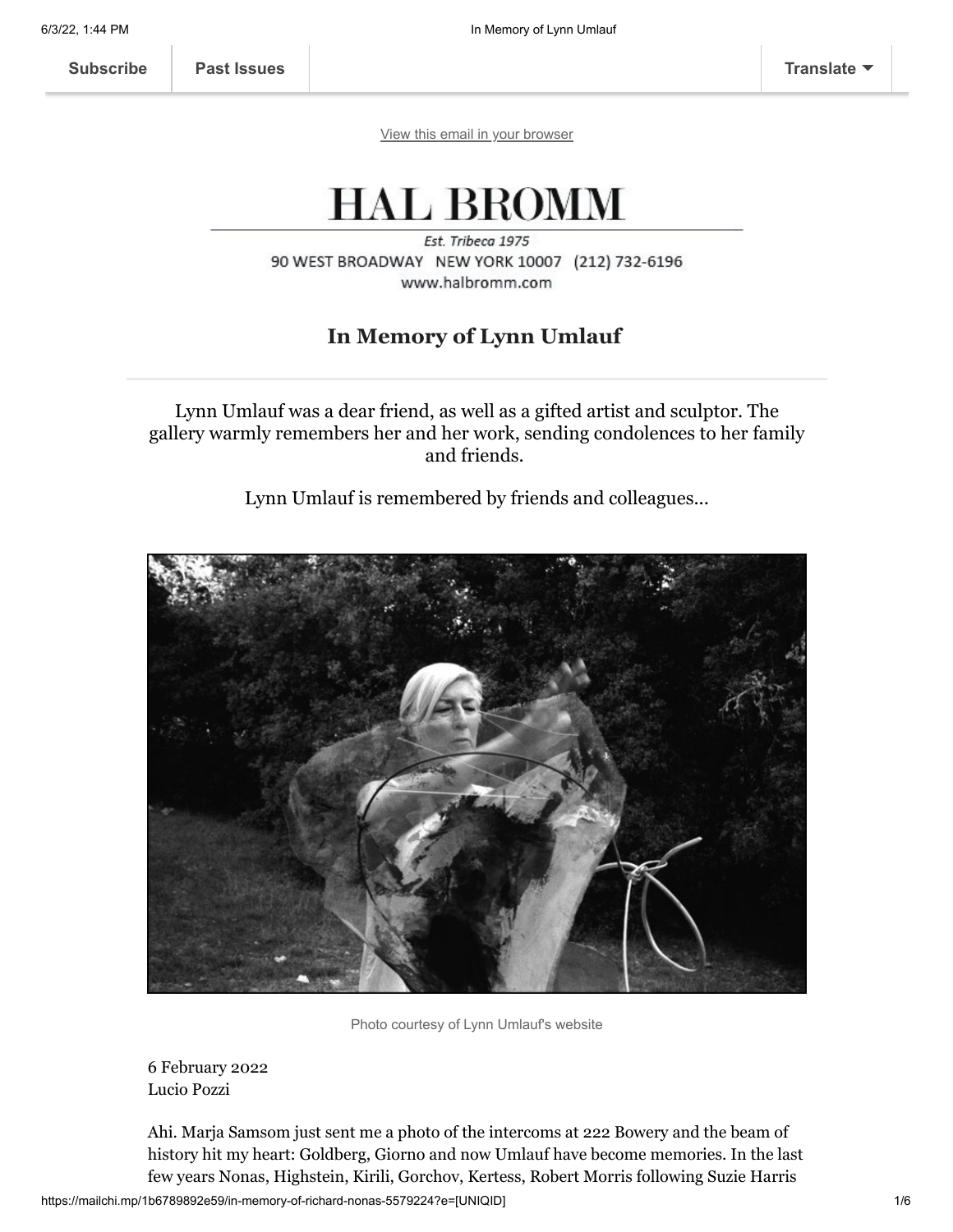**[Subscribe](http://eepurl.com/gMVS-b) Past Issues [Translate](javascript:;)**

 $\frac{1}{2}$  as issues

During certain years of solitude, whenever I felt lonely, I would crash dinner at Mike and Lynn's place. They were inevitably cooking with great attention and there would always be guests and they relentlessly bickered about the salt or the roast. Wine was celebratory and the central large worktable was covered with books I eagerly leafed through. I went upstairs to see her recent work and Mike's would be on display in his immense studio, whether finished or in process.

I had met Lynn in the early seventies shortly after Mike had befriended me. She was living in a loft in Chinatown before moving in with him. I and some friends were somehow wary of visiting her studio then, because you could not get away with some cursory response there. She demanded a commitment of attention that was unusual during more relaxed visits to other artists. The same attention she in turn would project when seeing friends' works.

An absolute respect for the whole of artistic experience marked her presence in our circle of friends, a respect equally distributed to food and objects as well.

When you do something, there is a ritual simplicity to it, if you look at something, do be considerate and try to really see.

Lynn was loyal to those she felt close to. There were people she cared less about, sometimes for a period only, others she had for some reason or other distanced from herself, but her fairness extended even to them. I never heard her gossip or say something nasty about anybody.

Her art started from sensitive reductive surfaces and evolved towards a kind of 'complex simplicity' of images, materials, reflections, opacities, weight and flight. This oxymoron defines her best in art and life.

Marja Samsom remembers:

"On a hot summer afternoon in august 1977 I met Lynn Umlauf, when she & Mike Goldberg were visiting Hal Bromm in Tribeca, and was immediately drawn to Lynn with her intense luminescent smile & we became friends:.

She often invited Akiro & myself over to their loft for dinner ...Lynn fussing over with which olive oil to toss the salad etc. meanwhile additional ambience was provided by vintage jazz records' music floating over spirited dinner conversations, fueled by wine until late into the night.

Surprised one evening in late 1990's when Lynn and Mike were hosting a dinner at my Kitchen Club, and literally needed 'a double take' seeing double: cause Lynn's twin's sister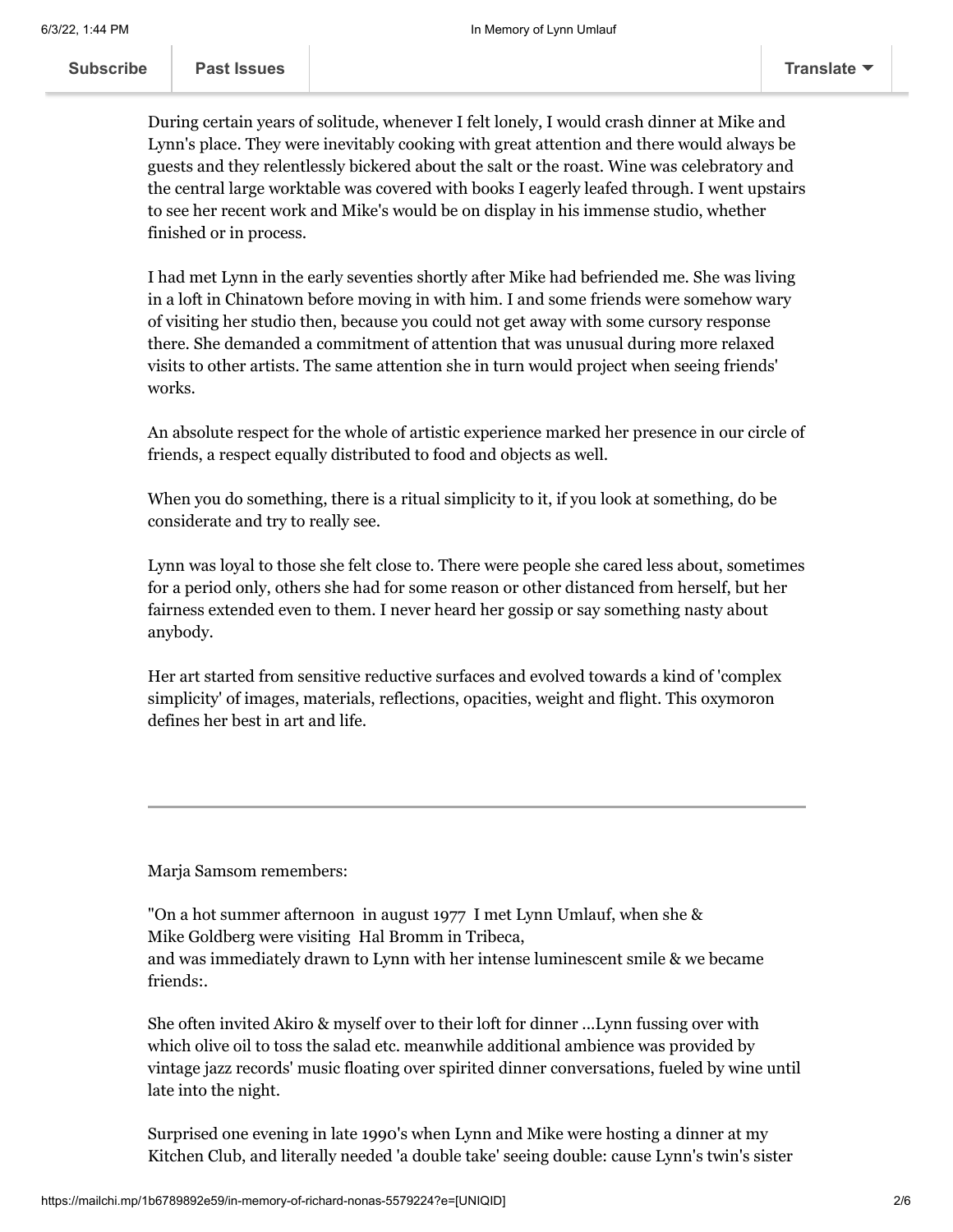#### wa[s sitting next to her.](https://us11.campaign-archive.com/home/?u=01457ce935317ad1d5b4d7b39&id=f7d2f74d1d) ... **[Subscribe](http://eepurl.com/gMVS-b) Past Issues [Translate](javascript:;)**

as life went on, so many changes & challenges to overcome, grateful we were able to stay in touch and always exchange ideas about each other's work.

Inspired by the ignition of her work at the Zurcher Gallery and her upcoming February 2022 solo show.

as locals we'd meet on the street: carrying on as friends , where we'd left off last time: with bookreading, healthy eating, or the latest gallery tips....

2 month ago I was bicycling by her bowery building , looking up to see if her windows were lit up and yes they were ! I checked in with her, for what turned out to be our last warm & wonderful old-fashioned telephone visit.

all my Love to you Lynn"



Photo courtesy of Linda Levit

"Lynn's death brings sadness to all who knew her well. the loss of an iconic figure whose strength of character and tough determination gave us beautiful art and a loyal friend. May Lynn and Mike be with each other in peace." - Hal Bromm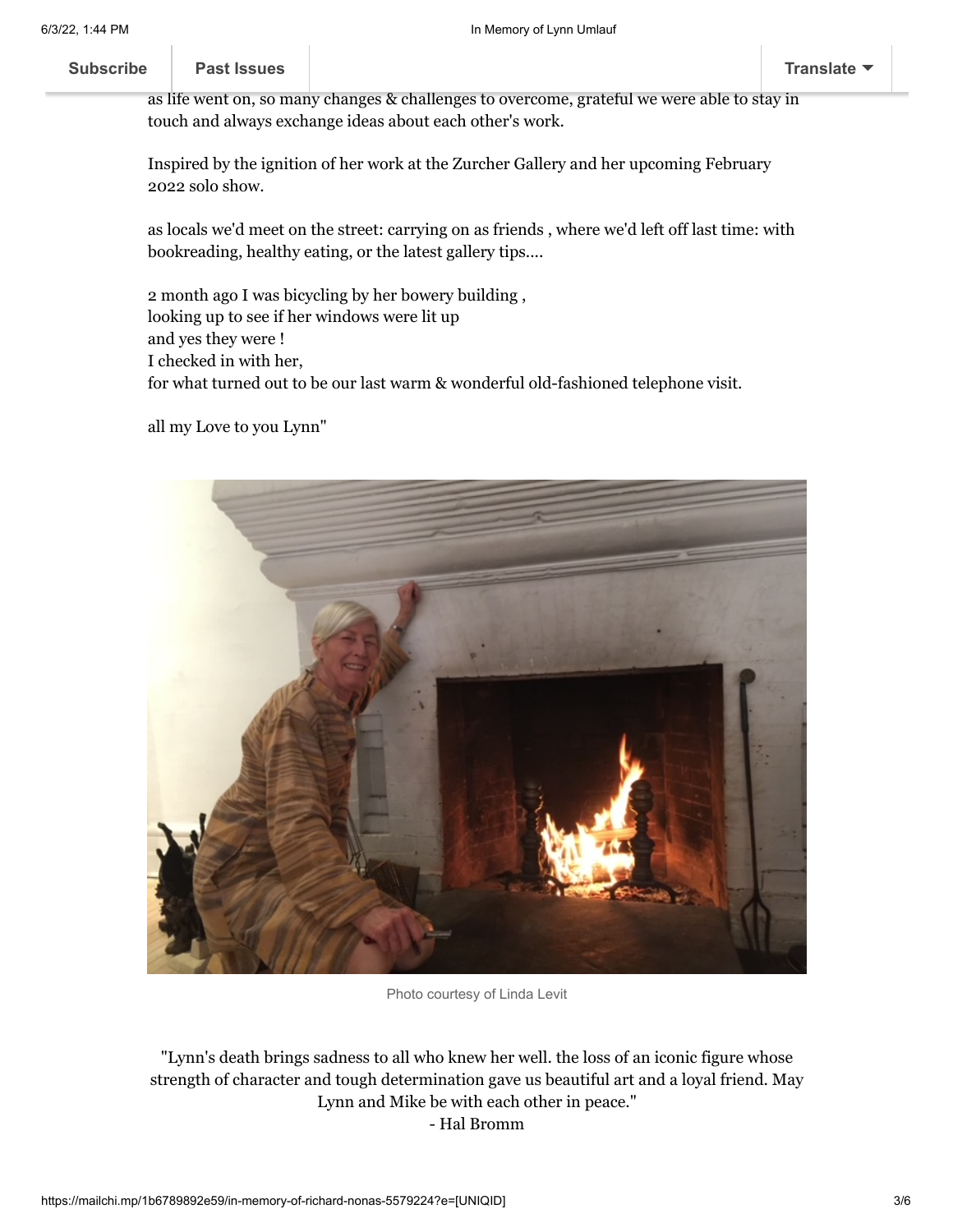**[Subscribe](http://eepurl.com/gMVS-b) [Past Issues](https://us11.campaign-archive.com/home/?u=01457ce935317ad1d5b4d7b39&id=f7d2f74d1d) [Translate](javascript:;)**



Lynn Umlauf, *July 1*, 1985, Styrofoam, Acrylic, plexiglass, with dowel, 29" x 31" x 13"

*The above work was included in Hal Bromm Gallery's Tenth Anniversary exhibition 1986 with the following statement by the artist.*

"I'm Involved with 3-D painting where the paint fuses with the surface-form to show its internal logic. Painting can't possible illustrate the form and vise versa; color and form combine in a way that is generic to that specific piece, and it hasn't been done or seen ever before.

I'm happy to have had Hal's friendship and professional guidance at important times during my life."

"I miss Lynn's remarkable intelligence about drawing, painting and sculpture. I especially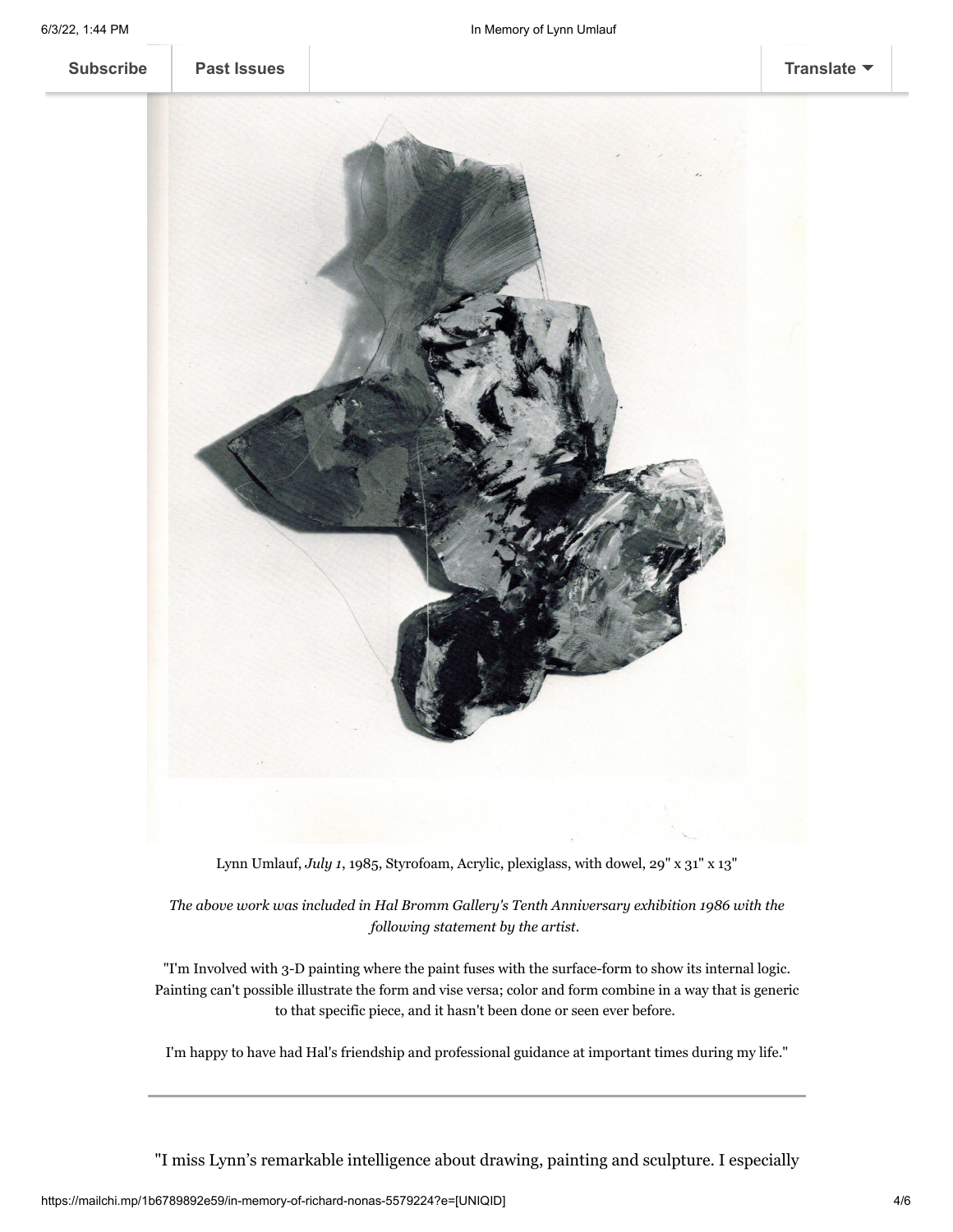#### was almost always independent and original.

My happiest times with Lynn were when we went swimming near rented summer studios at Spanocchia, in central Italy. She stopped to look carefully at trees along the path to the stream. The water was shallow so you couldn't swim laps. I remember her smiling, floating in a pool between large smooth stones with iridescent dragon flies all around." - Susanna Tanger

"Lynn Umlauf could be exasperating, wanting to be sure that her opinion had been grasped. But in fairness one could not always be sure that it had. She was not a theoretical person, but she thought the work could be readily grasped, which is never really true even if it should be. I sympathized with her because, like her, it took (takes) me a long time to decide something is or was finished. I don't think anyone can be totally sure that they've been totally understood unless they're woefully dumb or at least that their work is. Lynn's work isn't particularly dumb, but it's not got a 'social' theme—when one doesn't have to figure anything out—and at the same time it's not an especially familiar variety of abstract or any other painting. It's neither pretty nor the reverse, and to appreciate it one has to spend some time looking at it. Boris Groys wrote a book not that long ago, which I reviewed and only afterwards realized that in dividing art in a very Russian way between nihilism (Malevich) and propaganda (Tatlin) he left no room for contemplation. No time to linger, even when that's what it is and is about. What one comes to see in Lynn's work after lingering for a little while is purely aesthetic set, or heap, of relationships. There is always something there, sometimes lots of things, but you do need to be patient most of the

time.

 The reason for spending time on this here is twofold. I think it's the best thing I can do for her, it's not likely to be done if it's not done by someone now until some unpredictable time in the not so close future. Contemporary art is divided as Gros describes, and I think it will take quite a while for things to change, art is in the hands of those who don't have much interest in lingering. Lynn was insistent while not theoretical, she may have seemed scatter-brained but that's not quite true. She was just never sure that people understood what she was up to, and it drove here medium nuts. The rest of the time she was a lovely and generous hostess, and kind and willing to think about anyone's art from the aged to the barely born. I hope she doesn't Rest in Peace because I think Eternity would be improved if she kept on irritating everyone beyond death, there's a chance that, if given for ever, at some point a few more will understand what she's been trying to get across." - Jeremy Gilbert-Rolfe